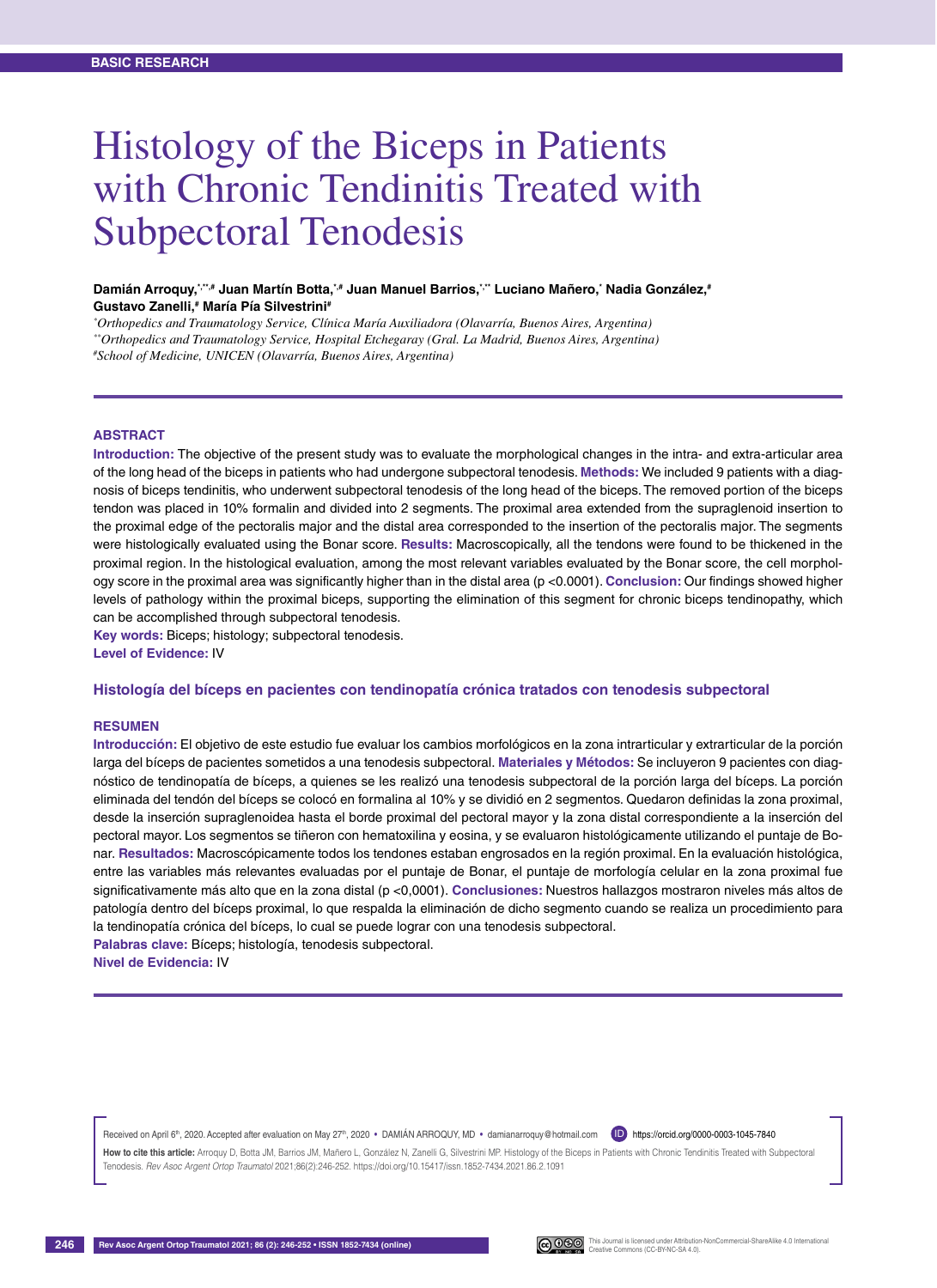#### **Introduction**

The treatment of chronic biceps tendinopathy remains controversial. This is due to the uncertain function of the biceps tendon at the shoulder.<sup>1</sup>

Recently, increased attention has been paid to the intra-articular portion of the biceps tendon as a source of pain due to a better understanding of the changes that occur in association with inflammation, subluxation, dislocation, and tendon rupture. On the other hand, the extra-articular portion of the tendon can also be a source of pain, and tenderness of the bicipital groove on physical examination is often indicative of pain from this area. At present, it is not clear whether this pain is associated with acute inflammation or with chronic degenerative changes of the tendon in the extra-articular area.<sup>1-6</sup>

Biceps tenodesis has been promoted as the procedure of choice for chronic biceps tendinopathy by many authors.4,7-10 This intervention is based on the fact that anterior shoulder pain caused by the biceps is lessened when the long portion of the shoulder is removed from its proximal supraglenoid tubercle and transferred to the biceps groove. The anatomical location of the tenodesis (proximal or distal) and the method of fixation remains highly controversial. Studies have shown difficulties in evaluating the biceps tendon by arthroscopy throughout its entire trajectory and, as such, distal tenodesis techniques have the advantage of removing the biceps tendon from a potentially inflammatory extra-articular environment, either within the bicipital groove or closer to the musculotendinous junction.<sup>9</sup>

Since there is insufficient evidence for the ideal anatomical location of tenodesis, we believe that being able to define this through knowledge of the histological changes along the tendon would be of great importance.

The objective of the present study was to evaluate the morphological changes in the intra- and extra-articular area of the long head of the biceps of patients who underwent a tenotomy and subpectoral tenodesis.

# **Materials and methods**

Between June 2017 and December 2018, nine patients with a diagnosis of biceps tendinopathy, isolated or associated with another pathology, were included. The patients underwent a subpectoral tenodesis of the long head of the biceps. Patients who had undergone concomitant shoulder procedures for instability, rotator cuff tears, or adhesive capsulitis were not excluded from the study. Five patients were men and four were women; the average age of the patients was 38.2 years (range, 26-52 years).

In addition to the increase in inflammatory fluid surrounding the biceps tendon, evidenced by magnetic resonance imaging, the determining symptom for its diagnosis and inclusion was pain in the bicipital groove accompanied by tenderness on palpation during physical examination. These findings were frequently accompanied by a combination of the Yergason tests and active compression<sup>10</sup> (Figure 1). Of the nine patients, six had undergone corticosteroid infiltration as symptomatic treatment within no less than 3 months after surgery in any case.

### **Surgical technique**

The patients were placed in a beach chair position and treated with open subpectoral biceps tenodesis after arthroscopy. At the time of tenodesis, the arm was placed in external rotation and adduction. Then, the biceps groove was identified by palpation through a 4-5 cm approach in the axillary fold in all cases. Intraoperative anatomical findings from both arthroscopic and open visualization of the proximal biceps were recorded.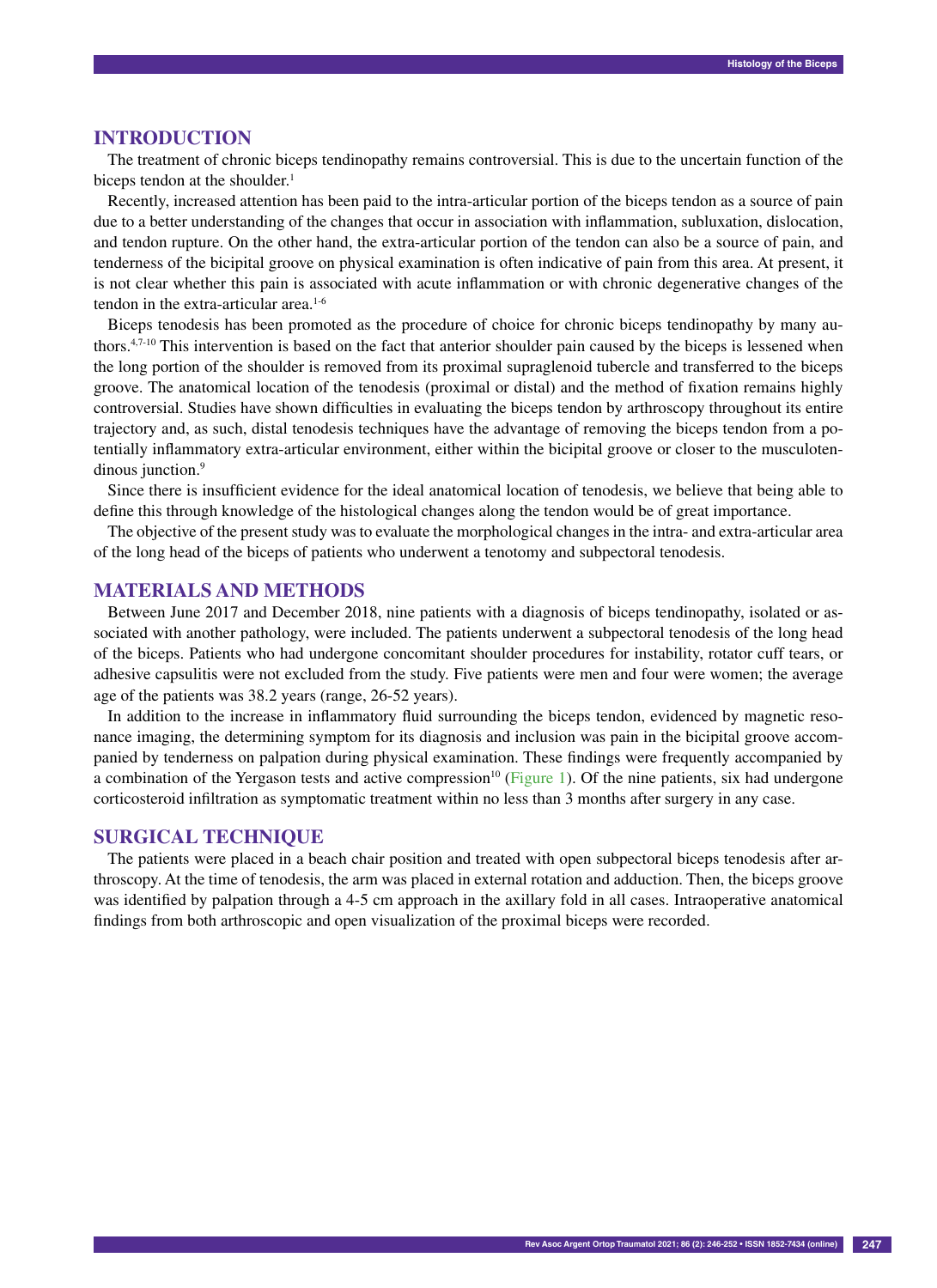

**Figure 1.** Magnetic resonance axial plane showing tendinitis of the long head of the biceps.

The tendon was collected and preserved in formaldehyde to be later sent to the pathologist for analysis (Figure 2). Patient information was coded and stored confidentially throughout the study. The patients gave their consent to participate in the study.



**Figure 2.** A 4-5 cm approach is observed at the level of the axillary fold and the biceps tendon.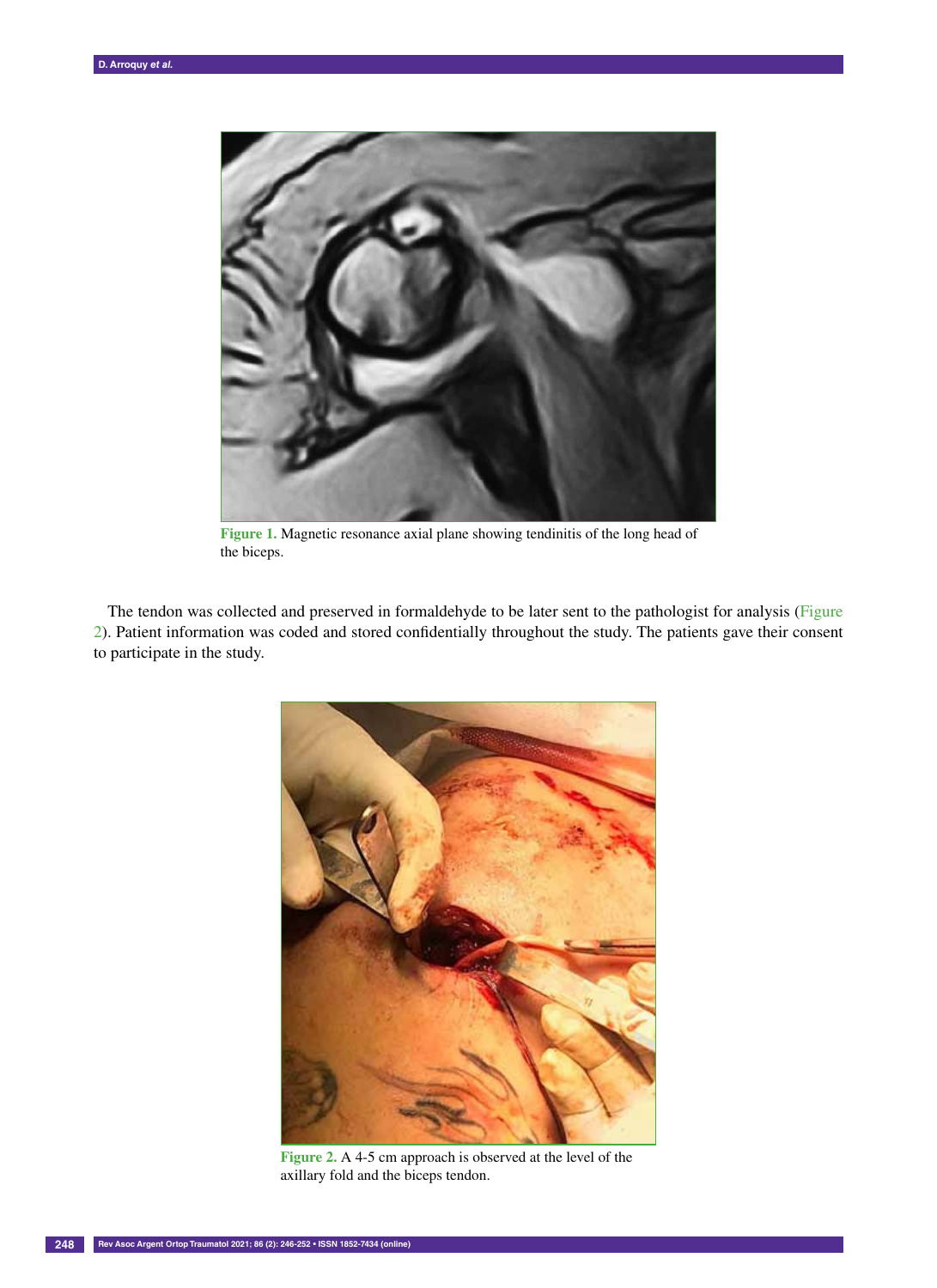### **Histopathology**

The removed portion of the biceps tendon was placed in a 10% formalin solution. After formalin fixation, each tendon was divided into 2 segments. Thus, the proximal area, which extends from the supraglenoid tubercle to the proximal edge of the pectoralis major, and the distal area, corresponding to the insertion of the pectoralis major, were defined (Figure 3).



**Figure 3.** Image of the formalin-fixed proximal half of the biceps.

The samples were histologically processed and 2 mm sections were obtained. They were stained with H&E and histologically evaluated using the Bonar<sup>2</sup> score for tendon pathology. It included the following items:

- 1) Cell morphology
- 2) Breakage of collagen bundles.
- 3) Vascular proliferation.
- 4) Increased mucin with histochemical mucicarmine (alcian blue).

5) Cellularity (hypocellularity is defined as less than 20 nuclei per 40x field and hypercellularity as more than 30 nuclei per 40x field).

#### **Statistical analysis**

To determine the significant differences between the proximal and distal ends for each analyzed variable, the nonparametric Kruskal-Wallis test was used. A significance level of 0.05 was defined. The Insostat statistical program was used (Di Rienzo et al., 2015).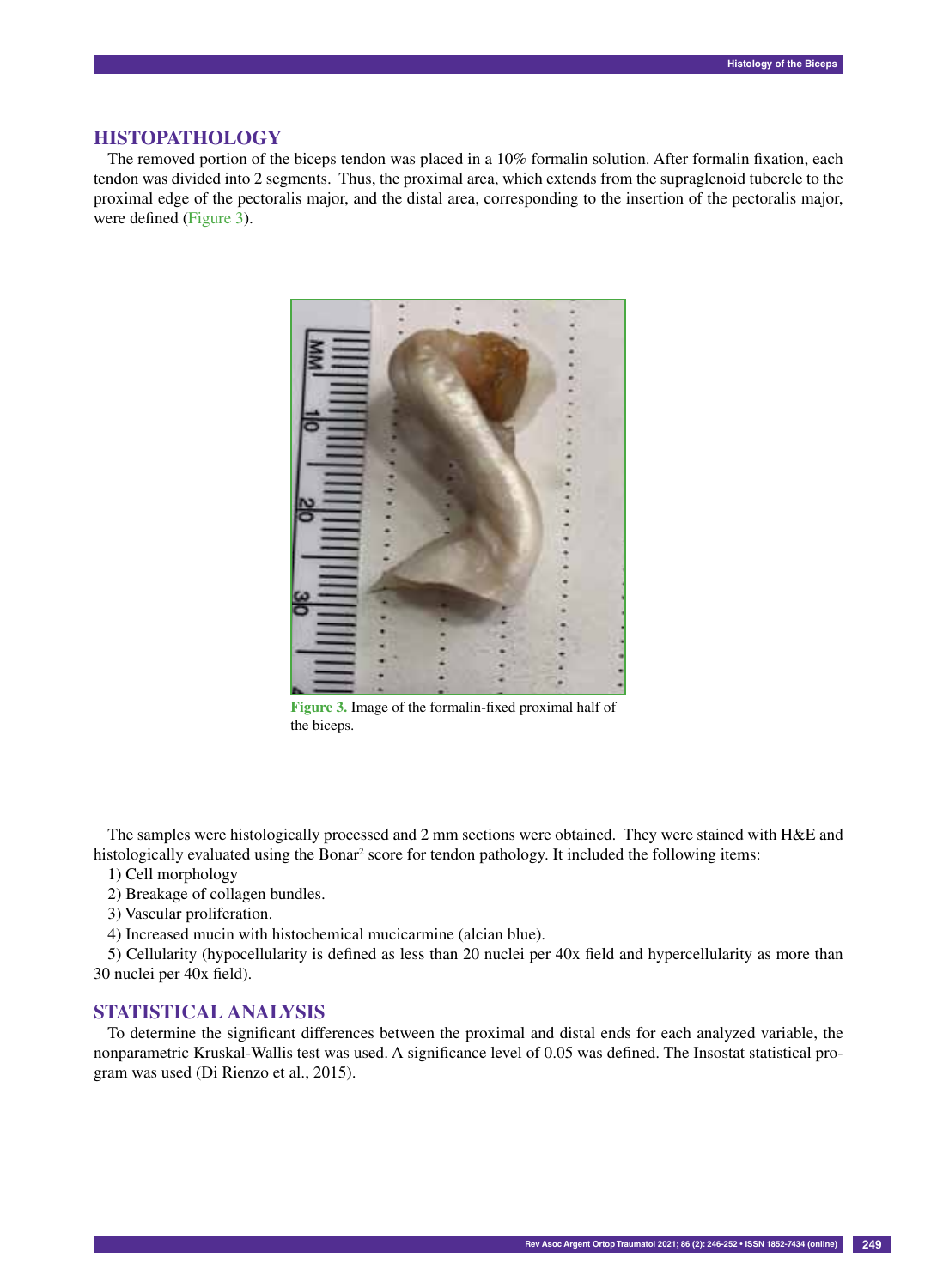# **Findings**

Nine tendons were evaluated in longitudinal cuts. They were studied with serial cuts every 2 millimeters on the proximal and distal areas (four proximal and four distal inclusion blocks were made).

Intraoperative findings under arthroscopic view included type 1 SLAP tears, corresponding to non-specific degenerative changes of tenosynovitis in 7 patients, who presented concomitant rotator cuff injury. The two remaining cases presented type IV SLAP lesion. All tendons were observed in the correct position within the bicipital groove and, macroscopically, they were found to be thickened in the proximal region.

In the histological evaluation, among the most relevant variables evaluated by the Bonar score, cell morphology scores in the proximal area  $(2 \pm 0)$  were significantly higher than in the distal area  $(1 \pm 0)$  (p <0.0001). As for the broken or altered collagen scores in the proximal area (2.22  $\pm$  0.67), they were significantly higher than in the distal area (0.88  $\pm$  0.35) (p <0.0007). Significant changes in vascular proliferation were also observed between the proximal area (1.89  $\pm$  0.6) and the distal area (0  $\pm$  0) (p <0.0001). Regarding cellularity, it was significantly higher in the proximal area (1.67  $\pm$  0.5) than in the distal area (1  $\pm$  0) (p <0.009). Regarding degeneration due to the presence of mucin, we obtained a higher score in the proximal area  $(1.25 \pm 0.46)$  than in the distal area  $(0 \pm 0)$ , which was statistically significant (p 0.0001) (Figure 4 and Table).



**Figure 4. A.** Microscopic image of the proximal area of the biceps showing cell proliferation and collagen alteration. **B.** Microscopic image of the distal area of the biceps with few cells and organized collagen.

| <b>THORN DUMMER</b> , OF the buildered until 1919 |                |          |               |                |       |                |          |
|---------------------------------------------------|----------------|----------|---------------|----------------|-------|----------------|----------|
| <b>Variable</b>                                   | <b>Group 1</b> | Group 2  | Average $(1)$ | Average $(2)$  | SD(1) | SD(2)          | p        |
| Morphology                                        | Distal         | Proximal |               | $\overline{2}$ | 0     | $\overline{0}$ | < 0.0001 |
| Collagen                                          | Distal         | Proximal | 0.88          | 2.22           | 0.35  | 0.67           | 0.0007   |
| Cellularity                                       | Distal         | Proximal |               | 1.67           | 0     | 0.5            | 0.009    |
| Vascularity                                       | Distal         | Proximal | $\Omega$      | 1.89           | 0     | 0.6            | < 0.0001 |
| Degeneration                                      | Distal         | Proximal | $\Omega$      | 1.25           | 0     | 0.46           | 0.0001   |

# **Tabla.** Summary of the statistical analysis

SD = standard deviation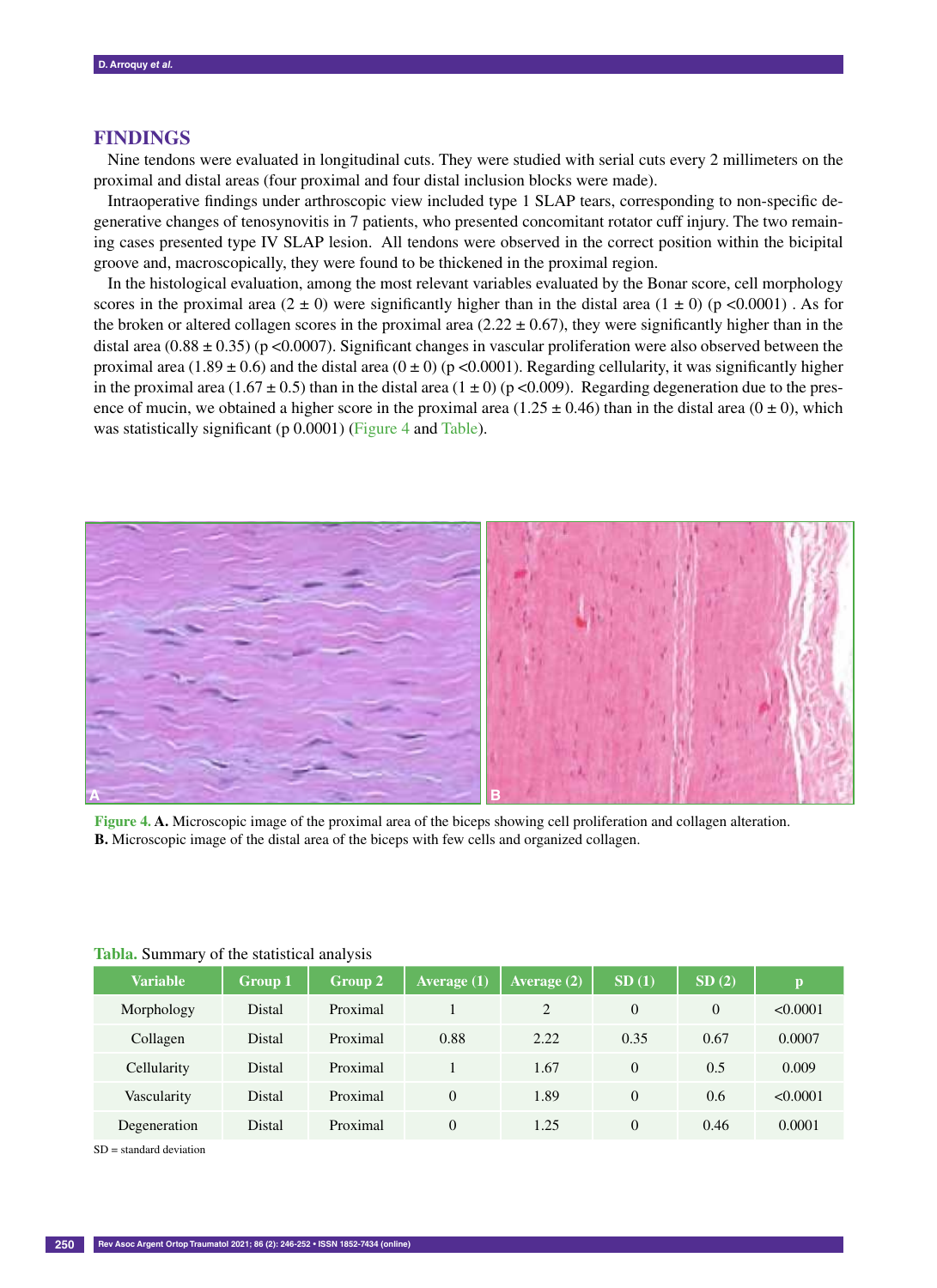#### **Discussion**

All studies show an improvement in clinical outcomes in patients with injury of the long head of the biceps, regardless of whether tenotomy or tenodesis is performed.2-8 Tendon degeneration, more commonly known as tendinitis, histologically results in collagen atrophy, tendon fissures, fibrinoid necrosis, and fibrocyte proliferation.4 The predominant cause of tendinitis is believed to be secondary to the mechanical irritation caused by the coracoacromial arch.9 Therefore, injuries to the long head of the biceps may be closely related to rotator cuff abnormalities.<sup>9</sup> In our sample, 77.7% (7 patients) had concomitant rotator tears, which were the main reason why surgery was indicated.

Taylor et al. reported on the clinical importance of the extra-articular segment of the tendon and its "bicipital tunnel." In a cadaveric study, he showed that standard diagnostic arthroscopy only allows 55% of the long head of the biceps to be visualized. The latter would correspond to the proximal margin of the pectoralis major. This author then reported that 47% of the 277 patients with chronic refractory biceps tendinitis had extra-articular lesions affecting the biceps tendon that remained hidden from view during standard diagnostic arthroscopy.11 Similarly, Gilmer evaluated the arthroscopic versus open comparison of biceps tendon pathology in patients requiring tenodesis and found that arthroscopic examination allows only 32% of the tendon to be visualized and may lead to an underestimation of the pathology. In a second study, Taylor et al. divided the biceps into 3 different anatomical zones: zone 1 extends from the articular margin to the margin of the subscapularis tendon, zone 2 within the bicipital area extends from the margin of the subscapularis tendon to the proximal margin of the pectoralis major and zone 3 extends from the subpectoral region to the musculotendinous junction.<sup>12</sup> Similarly to his findings, our study showed a significant amount of pathology within the proximal area of the biceps tendon. This provides evidence that higher levels of inflammation can occur in the proximal half of the tendon corresponding to the intra-articular and subscapularis areas, despite the fact that there are no significant intraoperative visual differences. This finding would potentially support the removal of at least the proximal half of the biceps when performing a procedure for chronic biceps tendinopathy.<sup>9,12</sup>

Mazzocca et al. evaluated histological changes in the biceps tendon in three different disease states: instability, tendinosis, and degenerative joint disease, while dividing the biceps into proximal (intra-articular) and distal (extra-articular) segments. This study showed a higher degree of degeneration of the proximal region of the tendon in all pathological groups.9 As in their study, our findings showed higher levels of pathology within the proximal biceps, similar to those reported by Clayton, who additionally reported that the findings of the MRI and intraoperative view are not consistent with the histological alteration.4

The limitations of our study are the small size of the sample, the fact that the biceps samples were mostly associated with rotator cuff injuries of different sizes, some of which had previously been infiltrated with corticosteroids, and that the patients were very heterogeneous. For the reasons mentioned above, we believe it is necessary to continue with further research. On the other hand, the scant literature on histology of the entire trajectory of the long head of the biceps tendon is a strength of this study.

#### **Conclusions**

––––––––––––––––––

After the histological evaluation of the biceps tendon in patients with chronic tendinitis treated with subpectoral tenodesis, our findings showed higher levels of pathology within its proximal half, providing evidence that higher levels of inflammation may occur in the proximal half of the tendon corresponding to the intra-articular area and the subscapularis area. This would potentially support the removal of at least the proximal half when performing a procedure for chronic biceps tendinopathy, which can be achieved through a subpectoral tenodesis performed either openly or arthroscopically.

M. P. Silvestrini ORCID ID: https://orcid.org/0000-0002-7649-2318

Conflict of interests: Authors claim they do not have any conflict of interests.

J. M. Botta ORCID ID: https://orcid.org/0000-0001-5858-4115

J. M. Barrios ORCID ID: https://orcid.org/0000-0002-1235-9788

L. Mañero ORCID ID: https://orcid.org/0000-0002-2102-5798

N. González ORCID ID: https://orcid.org/0000-0003-0132-1933 G. Zanelli ORCID ID: https://orcid.org/0000-0002-8101-0969